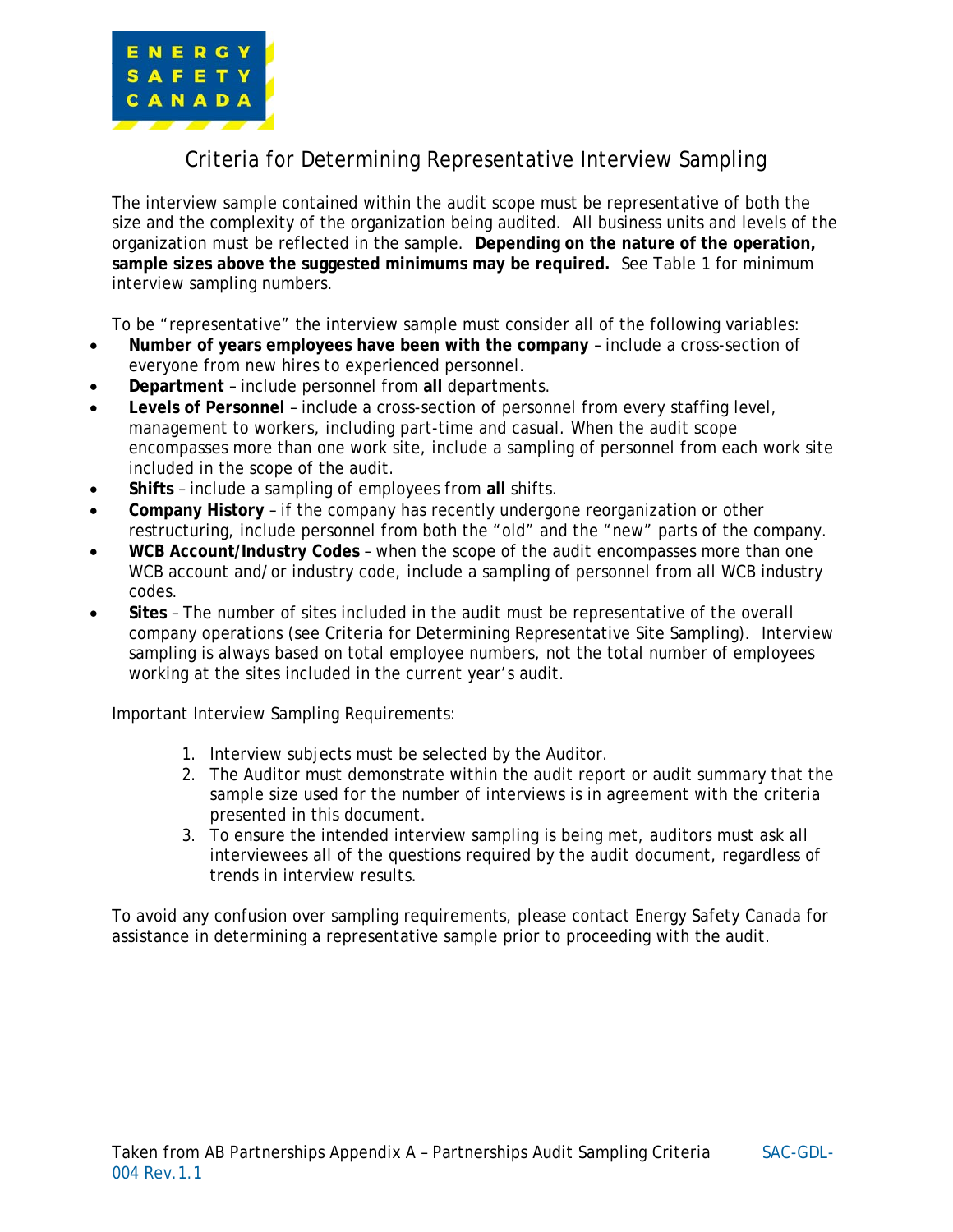

## Table 1: Minimum Representative Interview Sampling

| <b>Total Staff</b> | Minimum<br><b>Interviews</b> | <b>Total Staff</b> | Minimum<br>Interviews | <b>Total Staff</b> | Minimum<br>Interviews |
|--------------------|------------------------------|--------------------|-----------------------|--------------------|-----------------------|
| < 5                | all                          | 234-240            | 35                    | 560                | 66                    |
| 5                  | $\overline{4}$               | 241-249            | 36                    | 561-570            | 67                    |
| $6 - 7$            | 5                            | 250-299            | 37                    | 571-580            | 68                    |
| 8                  | 6                            | 300-302            | 38                    | 581-595            | 69                    |
| 9                  | $\overline{7}$               | 303-309            | 39                    | 596-605            | 70                    |
| $10 - 11$          | 8                            | 310-312            | 40                    | 606-615            | 71                    |
| $12 - 14$          | $\overline{9}$               | 313-315            | 41                    | 616-625            | 72                    |
| $15 - 16$          | 10                           | 316-320            | 42                    | 626-638            | 73                    |
| 17                 | 11                           | 321-325            | 43                    | 639-645            | 74                    |
| $18 - 20$          | 12                           | 326-329            | 44                    | 646-655            | 75                    |
| $21 - 24$          | 13                           | 330-332            | 45                    | 656-665            | 76                    |
| $25 - 27$          | 14                           | 333-335            | 46                    | 666-678            | 77                    |
| 28-30              | 15                           | 336-338            | 47                    | 679-689            | 78                    |
| $31 - 36$          | 16                           | 339-341            | 48                    | 690-699            | 79                    |
| $37 - 44$          | 17                           | 342-348            | 49                    | 700-705            | 80                    |
| 45-49              | 18                           | 349-354            | 50                    | 706-719            | 81                    |
| $50 - 64$          | 19                           | 355-359            | 51                    | 720-729            | 82                    |
| 65-74              | 20                           | 360-364            | 52                    | 730-740            | 83                    |
| 75-88              | 21                           | 365-369            | 53                    | 741-749            | 84                    |
| 89-99              | 22                           | 370-374            | 54                    | 750-790            | 85                    |
| 100-120            | 23                           | 375-379            | 55                    | 791-840            | 86                    |
| 121-149            | 24                           | 380-389            | 56                    | 841-959            | 87                    |
| 150-199            | 25                           | 390-399            | 57                    | 960-1000           | 88                    |
| 200-204            | 26                           | 400-475            | 58                    | 1001-1499          | 89                    |
| 205-209            | 27                           | 476-499            | 59                    | 1500-1800          | 90                    |
| 210-212            | 28                           | 500-510            | 60                    | 1801-2500          | 91                    |
| 213-214            | 29                           | 511-519            | 61                    | 2501-4000          | 92                    |
| 215-220            | 30                           | 520-529            | 62                    | 4001-4999          | 93                    |
| 221-222            | 31                           | 530-539            | 63                    | 5000-9999          | 94                    |
| 223-226            | 32                           | 540-549            | 64                    | 10000-24999        | 95                    |
| 227-230            | 33                           | 550-559            | 65                    | 25000+             | 96                    |
| 231-233            | 34                           |                    |                       |                    |                       |